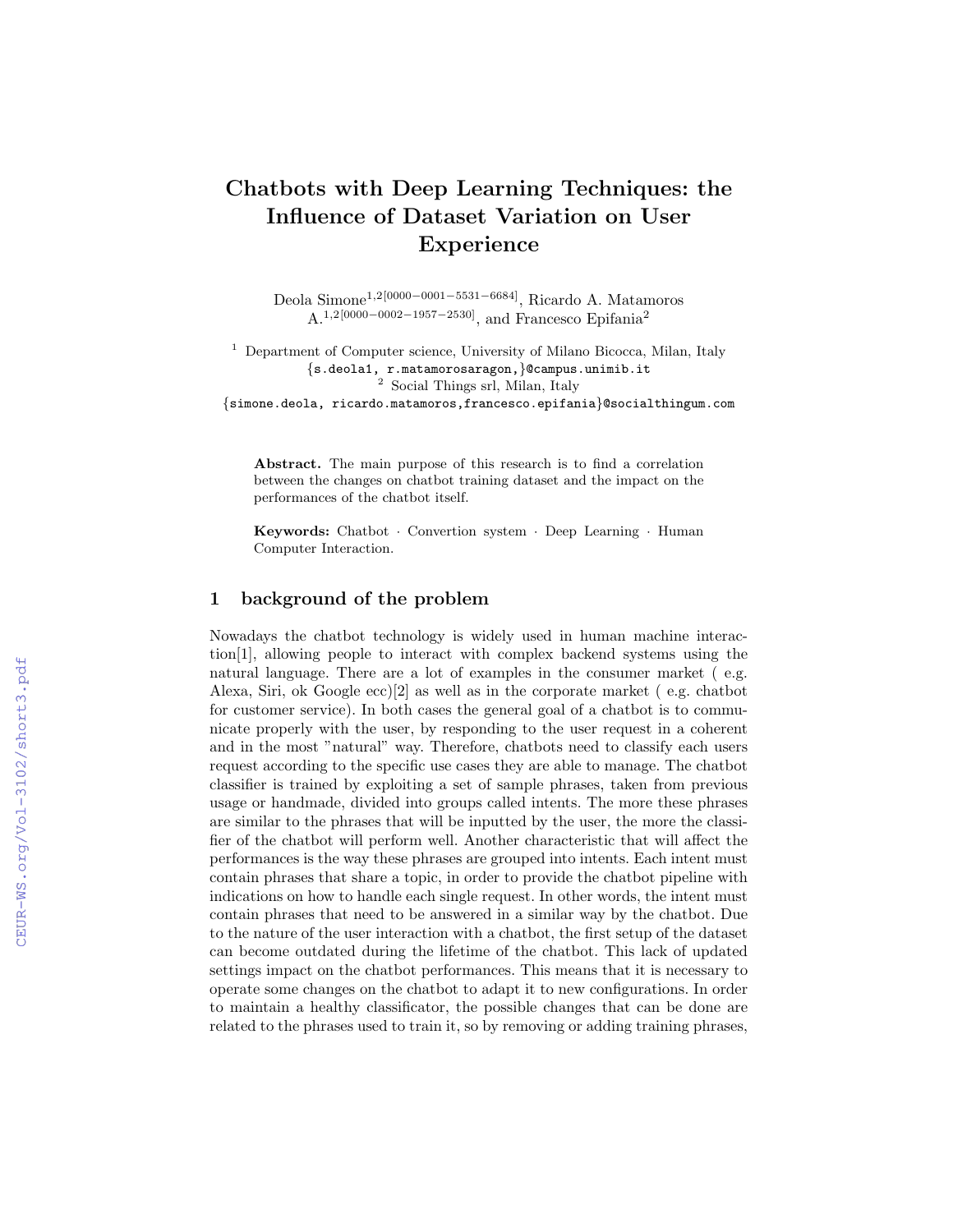#### 2 Deola Simone

or by changing the intents composition, so by changing the intent assigned to each phrase, always guided by the needs of the users. For instance, there can be users asking for new information that was not included in the previous training. In this case a new intent must be added to the chatbot[3]. Other problems can be related to the responses of the chatbot, that can be vague as regards a subset of phrases belonging to some intents. In this case the intent can be split into multiple intents that cover the particular cases[4]. There also can be topics no more relevant for the chatbot so the relative intents, and relative phrases, can be eliminated.

### 2 problem description

Nowadays, the only way to estimate the impact of the chatbot's intents changes on its performances is done by training the chatbot itself and testing it. Those procedures are expensive as regards both time and economic costs. The purpose of this research is to train a model that can predict the impact of intents modification on the chatbot performances without the need of training it. The chatbot modifications considered will be intent removal, addition or modification. The intent modifications will be composed of phrases addition, rimotion or modification. During the data collection phase multiple chatbots will be trained, starting from the same set of phrases. The differences from one training to another will be the assignment of each phrase to an intent and the phrases selected. These changes will be done in order to simulate the possible configurations that the intent modification proposed could generate. For instance, the chatbot could be trained starting from all the phrases and then removing one group of phrases belonging to an intent at a time. The same could be done for each modification proposed. Every time a chatbot is trained, the relative performances will be calculated and assigned to the training dataset configuration. In this way, a new dataset is created, composed by the input training dataset, paired with the performances of chatbot training on it. From now on we will refer to this dataset as Performances dataset. Since the purpose of this research is to study the impact of these changes on the chatbot system in the most complete way, different chatbots and parts of the chatbot will be trained. Since the intents compositions impact mostly on the classifier part of the chatbot, the first step will be done on that. This means that the chatbot will be composed of a single NLP classifier[5], and the relative performances will be precision, recall and f1 score. Different NLP classifiers will be explored. A second step will be focused on using a complete chatbot for training and evaluation. This second test will study the impact of the dataset modification on the overall system of a chatbot. In order to evaluate the performances of these complex systems different metrics can be used, for example Dialogue efficency in terms of matching type, Dialogue quality metrics based on response type and Users' satisfaction assessment based on an open-ended request for feedback[6]. Each one of those will highlight different aspects of the chatbot. Once the Performances dataset is created, the main methods of prediction will be applied, such as regression, Neural Network, ecc,